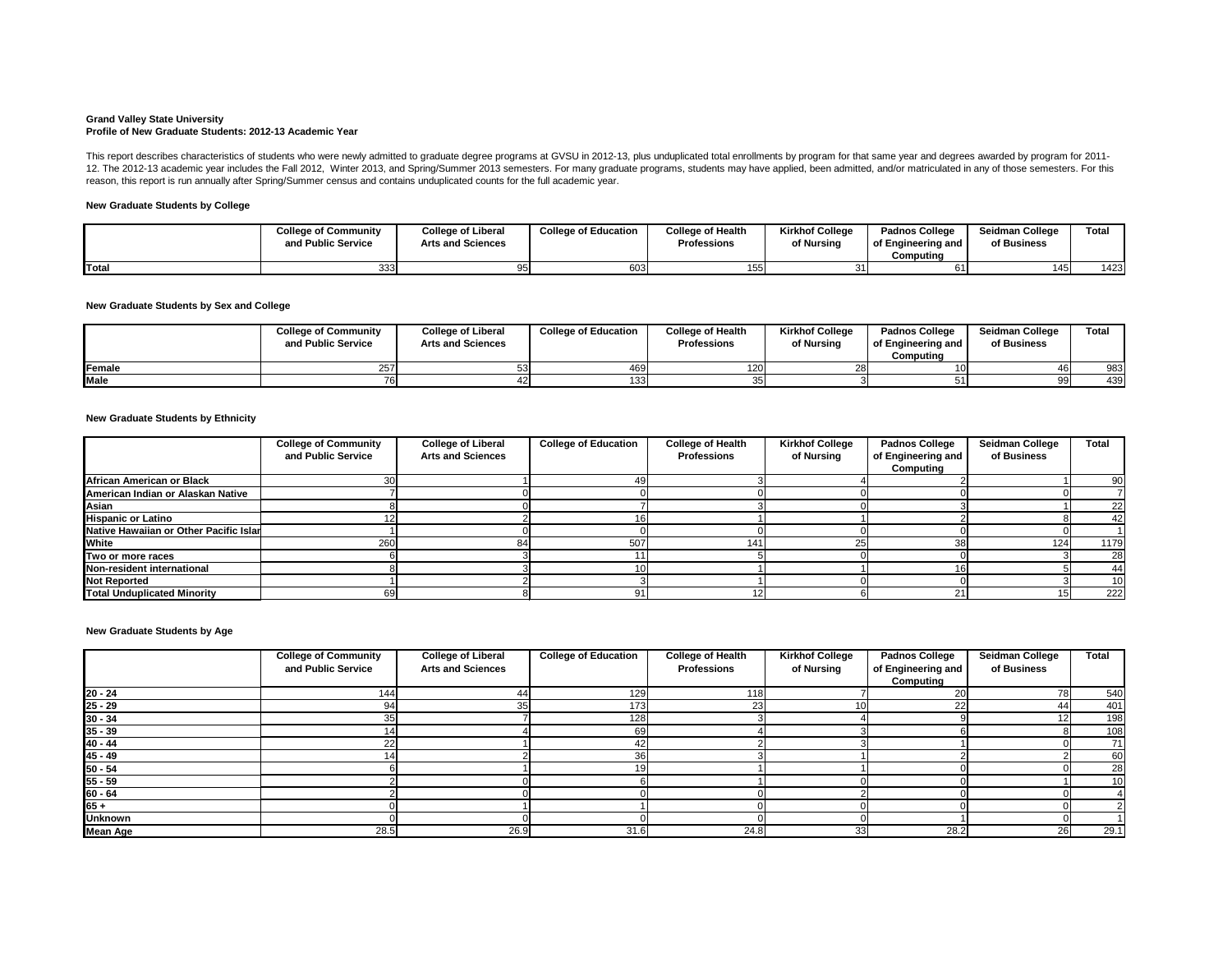# **New Graduate Students by Geographic Origin Michigan**

|                            | <b>College of Community</b> | <b>College of Liberal</b> | <b>College of Education</b> | <b>College of Health</b> | <b>Kirkhof College</b> | <b>Padnos College</b>                  | <b>Seidman College</b> | <b>Total</b>             |
|----------------------------|-----------------------------|---------------------------|-----------------------------|--------------------------|------------------------|----------------------------------------|------------------------|--------------------------|
|                            | and Public Service          | <b>Arts and Sciences</b>  |                             | <b>Professions</b>       | of Nursing             | of Engineering and<br><b>Computing</b> | of Business            |                          |
| MI - Alger                 |                             |                           |                             |                          |                        |                                        |                        | $\overline{2}$           |
| MI - Allegan               |                             |                           | 15                          |                          |                        |                                        |                        | 31                       |
| MI - Alpena                |                             |                           | 4                           |                          | 0                      |                                        | - 0                    | $\mathbf{1}$             |
| MI - Antrim                |                             |                           | 0                           |                          | $\overline{0}$         |                                        | $\Omega$               | $\overline{3}$           |
| MI - Barry                 | ◠                           |                           | 3                           |                          | $\mathbf 0$            |                                        | $\cap$                 | $\overline{8}$           |
| $M - Bay$                  |                             |                           | $\Omega$                    |                          | $\overline{0}$         |                                        |                        | $\overline{2}$           |
| MI - Benzie                |                             |                           | 3                           |                          | $\overline{0}$         |                                        |                        | 4                        |
| MI - Berrien               |                             |                           | 8                           |                          |                        |                                        | - 0                    | 11                       |
| MI - Calhoun               |                             |                           | 3                           |                          | $\overline{0}$         |                                        |                        | $\overline{7}$           |
| MI - Cass                  |                             |                           | $\overline{2}$              |                          | $\overline{0}$         |                                        |                        | $\overline{5}$           |
| MI - Charlevoix            |                             |                           | 3                           |                          | $\mathbf 0$            |                                        | - 0                    | $\overline{\mathcal{A}}$ |
| MI - Cheboygan             |                             |                           | $\overline{2}$              | n                        | $\overline{0}$         |                                        | $\Omega$               | $\overline{2}$           |
| MI - Chippewa              |                             |                           | 3                           |                          | $\Omega$               |                                        |                        | $\overline{4}$           |
| MI - Clare                 |                             |                           |                             |                          | $\Omega$               |                                        |                        | $\mathbf 1$              |
| <b>MI</b> - Clinton        |                             |                           | $\overline{2}$              |                          | $\mathbf 0$            |                                        |                        | 9                        |
| MI - Delta                 |                             |                           | $\Omega$                    |                          | $\mathbf 0$            |                                        |                        | $\overline{2}$           |
| MI - Eaton                 |                             |                           | 3                           |                          | $\mathbf 0$            |                                        |                        | $\overline{4}$           |
| MI - Emmet                 | $\overline{2}$              |                           | $6 \mid$                    |                          | $\overline{0}$         |                                        | -0                     | $\overline{8}$           |
| MI - Genesee               | $\Omega$                    |                           | $\overline{1}$              |                          | $\overline{0}$         | $\Omega$                               |                        | $\overline{4}$           |
| MI - Gogebic               |                             |                           | $\overline{1}$              | $\cap$                   | $\overline{0}$         | $\Omega$                               | $\Omega$               | $\mathbf 1$              |
| <b>MI - Grand Traverse</b> | 13                          |                           | 11                          |                          | $\overline{0}$         | $\Omega$                               |                        | $\overline{27}$          |
| <b>MI - Hillsdale</b>      |                             |                           | $\mathbf 0$                 | $\cap$                   | $\overline{0}$         | 0                                      | $\Omega$               | $\mathbf 1$              |
| <b>MI - Houghton</b>       |                             |                           | $\mathbf 0$                 | $\cap$                   | $\overline{0}$         | $\Omega$                               | $\Omega$               | $\mathbf{1}$             |
| MI - Huron                 |                             |                           | $\overline{1}$              | $\cap$                   | $\overline{0}$         | $\Omega$                               | $\Omega$               | $\overline{2}$           |
| MI - Ingham                |                             |                           | $\overline{4}$              | -8                       | 0                      |                                        |                        | 16                       |
| MI - Ionia                 | 5                           |                           | 9                           |                          | $\overline{0}$         | $\Omega$                               |                        | 17                       |
| MI - Isabella              | $\overline{2}$              | n                         | $\mathbf 0$                 | 3                        | $\overline{0}$         | $\Omega$                               | $\Omega$               | $\overline{5}$           |
| MI - Jackson               |                             |                           | $\mathbf{3}$                |                          | $\overline{0}$         | $\Omega$                               |                        | $\overline{5}$           |
| MI - Kalamazoo             |                             |                           | 15                          |                          | $\mathbf 0$            |                                        | 3                      | 33                       |
| MI - Kalkaska              |                             |                           | $\Omega$                    | $\cap$                   | $\overline{0}$         | $\Omega$                               | $\Omega$               | $\overline{1}$           |
| MI - Kent                  | 143                         | 41                        | 185                         | 34                       | 14                     | 24                                     | 64                     | 505                      |
| MI - Lake                  | ∩                           |                           | $\overline{2}$              |                          | $\Omega$               | ∩                                      | 0                      | 3                        |
| MI - Lapeer                |                             |                           | $\mathbf 0$                 |                          | $\overline{0}$         | $\Omega$                               | n                      | $\overline{4}$           |
| MI - Leelanau              |                             | $\Omega$                  | $\mathbf{3}$                |                          |                        | $\Omega$                               | $\overline{0}$         | $\overline{6}$           |
| MI - Lenawee               | 1                           |                           | $\mathbf 0$                 | $\Omega$                 | $\overline{0}$         | $\Omega$                               | $\Omega$               | $\overline{2}$           |
| MI - Livingston            | 4                           |                           | 5                           | $\boldsymbol{\varDelta}$ | $\overline{0}$         | $\Omega$                               |                        | 14                       |
| MI - Macomb                | 5                           |                           | 14                          |                          |                        | 0                                      |                        | 29                       |
| MI - Manistee              |                             |                           | $\overline{2}$              |                          | $\overline{0}$         | 0                                      | -0                     | $\overline{3}$           |
| <b>MI - Marquette</b>      |                             |                           | $\overline{\mathbf{1}}$     |                          | $\mathbf 0$            |                                        |                        |                          |
| MI - Mason                 |                             |                           | 4                           |                          |                        |                                        |                        | 8                        |
| MI - Mecosta               | $\overline{3}$              |                           | $\mathbf{2}$                | <sup>n</sup>             | $\overline{0}$         |                                        |                        |                          |
| <b>MI</b> - Menominee      |                             | ∩                         | $\mathbf 0$                 | $\cap$                   | $\overline{0}$         |                                        | $\Omega$               |                          |
| MI - Midland               | 1                           | ∩                         | $\mathbf 0$                 | $\Omega$                 |                        |                                        |                        |                          |
| MI - Missaukee             | $\Omega$                    | ∩                         | $\overline{1}$              |                          | $\overline{0}$         | $\Omega$                               | $\Omega$               | $\overline{2}$           |
| <b>MI-Monroe</b>           | $\Omega$                    |                           | $\overline{1}$              | <sup>n</sup>             | $\overline{0}$         |                                        | $\Omega$               |                          |
| <b>MI - Montcalm</b>       | 2                           |                           | $\mathbf{2}$                |                          | $\overline{0}$         |                                        | -0                     | 6                        |
| MI - Muskegon              | 17                          |                           | $\overline{23}$             | 5                        |                        |                                        | 3                      | 56                       |
| MI - Newaygo               | $\blacktriangleleft$        |                           | 9                           | $\Omega$                 | $\overline{0}$         |                                        | $\Omega$               | 10                       |
| MI - Oakland               | 8                           |                           | 38                          | 17                       | 2                      |                                        |                        | 75                       |
| MI - Oceana                | 1                           | ∩                         | $\overline{1}$              | $\overline{2}$           |                        |                                        | $\Omega$               | 6                        |
| MI - Ogemaw                | $\Omega$                    |                           | $\mathbf 0$                 | $\overline{0}$           | $\overline{0}$         | $\Omega$                               | -1                     |                          |
| MI - Ontonagon             | $\Omega$                    |                           | $\overline{1}$              | $\Omega$                 | $\overline{0}$         | $\Omega$                               | $\Omega$               |                          |
| MI - Osceola               | 3 <sup>1</sup>              | $\overline{0}$            | $\mathbf{3}$                | $\Omega$                 | 0                      | $\overline{0}$                         | $\Omega$               | 6                        |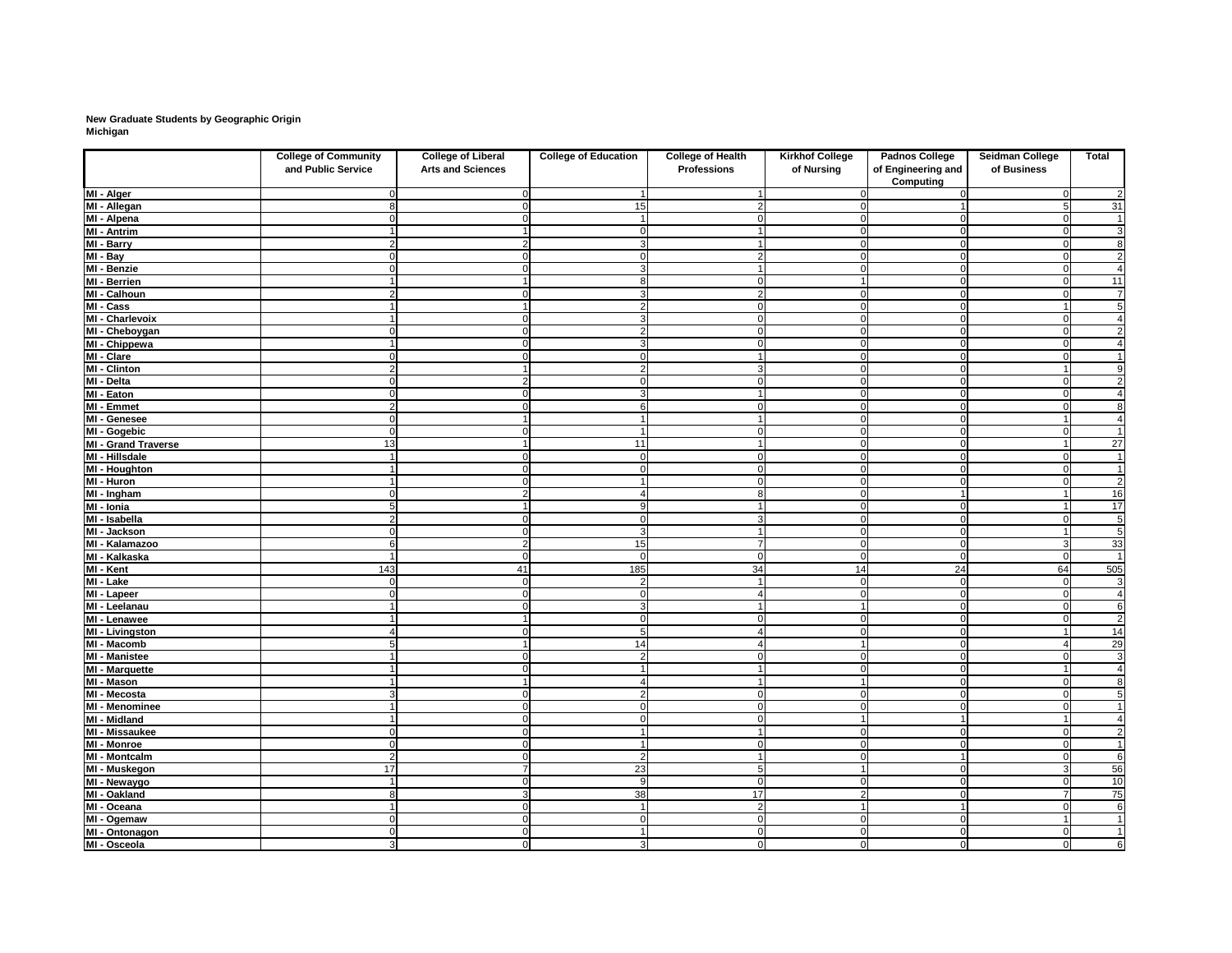**New Graduate Students by Geographic Origin**

**Other US**

|                       | <b>College of Community</b> | <b>College of Liberal</b> | <b>College of Education</b> | <b>College of Health</b> | <b>Kirkhof College</b> | <b>Padnos College</b> | <b>Seidman College</b> | <b>Total</b> |
|-----------------------|-----------------------------|---------------------------|-----------------------------|--------------------------|------------------------|-----------------------|------------------------|--------------|
|                       | and Public Service          | <b>Arts and Sciences</b>  |                             | <b>Professions</b>       | of Nursing             | of Engineering and    | of Business            |              |
|                       |                             |                           |                             |                          |                        | Computing             |                        |              |
| MI - Otsego           |                             |                           |                             |                          |                        |                       |                        |              |
| MI - Ottawa           | 56                          |                           | 115.                        | 21                       |                        |                       | 30                     | 247          |
| MI - Presque Isle     |                             |                           |                             |                          |                        |                       |                        |              |
| MI - Saginaw          |                             |                           |                             |                          |                        |                       |                        |              |
| MI - Sanilac          |                             |                           |                             |                          |                        |                       |                        |              |
| MI - Shiawassee       |                             |                           |                             |                          |                        |                       |                        |              |
| MI - St Clair         |                             |                           |                             |                          |                        |                       |                        |              |
| MI - St Joseph        |                             |                           |                             |                          |                        |                       |                        |              |
| MI - Vanburen         |                             |                           |                             |                          |                        |                       |                        |              |
| MI - Washtenaw        |                             |                           |                             |                          |                        |                       |                        | 14           |
| MI - Wayne            |                             |                           | 38                          |                          |                        |                       |                        | 50           |
| MI - Wexford          |                             |                           |                             |                          |                        |                       |                        | 6            |
| <b>MICHIGAN TOTAL</b> | 316                         | 82                        | 572                         | 144                      | 29                     | 43                    | 135                    | 1321         |

|                          | <b>College of Community</b><br>and Public Service | <b>College of Liberal</b><br><b>Arts and Sciences</b> | <b>College of Education</b> | <b>College of Health</b><br><b>Professions</b> | <b>Kirkhof College</b><br>of Nursing | <b>Padnos College</b><br>of Engineering and | <b>Seidman College</b><br>of Business | <b>Total</b>   |
|--------------------------|---------------------------------------------------|-------------------------------------------------------|-----------------------------|------------------------------------------------|--------------------------------------|---------------------------------------------|---------------------------------------|----------------|
|                          |                                                   |                                                       |                             |                                                |                                      | <b>Computing</b>                            |                                       |                |
| California               |                                                   |                                                       |                             |                                                |                                      |                                             |                                       | 2              |
| Colorado<br>Florida      | 0                                                 |                                                       |                             | $\Omega$                                       |                                      |                                             |                                       |                |
|                          |                                                   |                                                       |                             |                                                |                                      |                                             |                                       | 5              |
| <b>Idaho</b><br>Illinois | 0                                                 |                                                       |                             | $\Omega$                                       | ∩                                    |                                             |                                       |                |
|                          |                                                   |                                                       |                             |                                                |                                      |                                             |                                       | 13             |
| <b>Indiana</b>           |                                                   |                                                       |                             |                                                |                                      |                                             |                                       | 5              |
| <b>Towa</b><br>Maine     |                                                   |                                                       |                             |                                                |                                      |                                             |                                       |                |
|                          | 0                                                 |                                                       |                             |                                                |                                      |                                             |                                       |                |
| <b>Massachusetts</b>     |                                                   |                                                       |                             |                                                |                                      |                                             |                                       |                |
| <b>Minnesota</b>         |                                                   |                                                       |                             | ∩                                              |                                      |                                             |                                       | $\overline{2}$ |
| <b>New York</b>          |                                                   |                                                       |                             |                                                |                                      |                                             |                                       |                |
| <b>North Carolina</b>    |                                                   |                                                       |                             | ∩                                              |                                      |                                             |                                       | 3              |
| <b>North Dakota</b>      |                                                   |                                                       |                             |                                                |                                      |                                             |                                       | $\overline{2}$ |
| Ohio                     |                                                   |                                                       |                             |                                                |                                      |                                             |                                       | $\overline{3}$ |
| Oregon                   |                                                   |                                                       |                             |                                                |                                      |                                             |                                       |                |
| Pennsylvania             |                                                   |                                                       |                             |                                                |                                      |                                             |                                       |                |
| <b>South Carolina</b>    |                                                   |                                                       | ∩                           | $\Omega$                                       |                                      |                                             |                                       |                |
| <b>South Dakota</b>      |                                                   |                                                       |                             |                                                |                                      |                                             |                                       |                |
| <b>Tennessee</b>         |                                                   |                                                       |                             |                                                |                                      |                                             |                                       |                |
| <b>Texas</b>             |                                                   |                                                       |                             |                                                |                                      |                                             |                                       |                |
| Utah<br>Vermont          |                                                   |                                                       |                             |                                                |                                      |                                             |                                       |                |
|                          |                                                   |                                                       |                             |                                                |                                      |                                             |                                       |                |
| Virginia                 |                                                   |                                                       |                             |                                                |                                      |                                             |                                       |                |
| <b>Washington</b>        |                                                   |                                                       |                             |                                                |                                      |                                             |                                       |                |
| <b>Wisconsin</b>         |                                                   |                                                       |                             | $\Omega$                                       |                                      |                                             |                                       | 5              |
| <b>OTHER U.S. TOTAL</b>  | 9                                                 | 10                                                    | 21                          | 10                                             |                                      |                                             |                                       | 58             |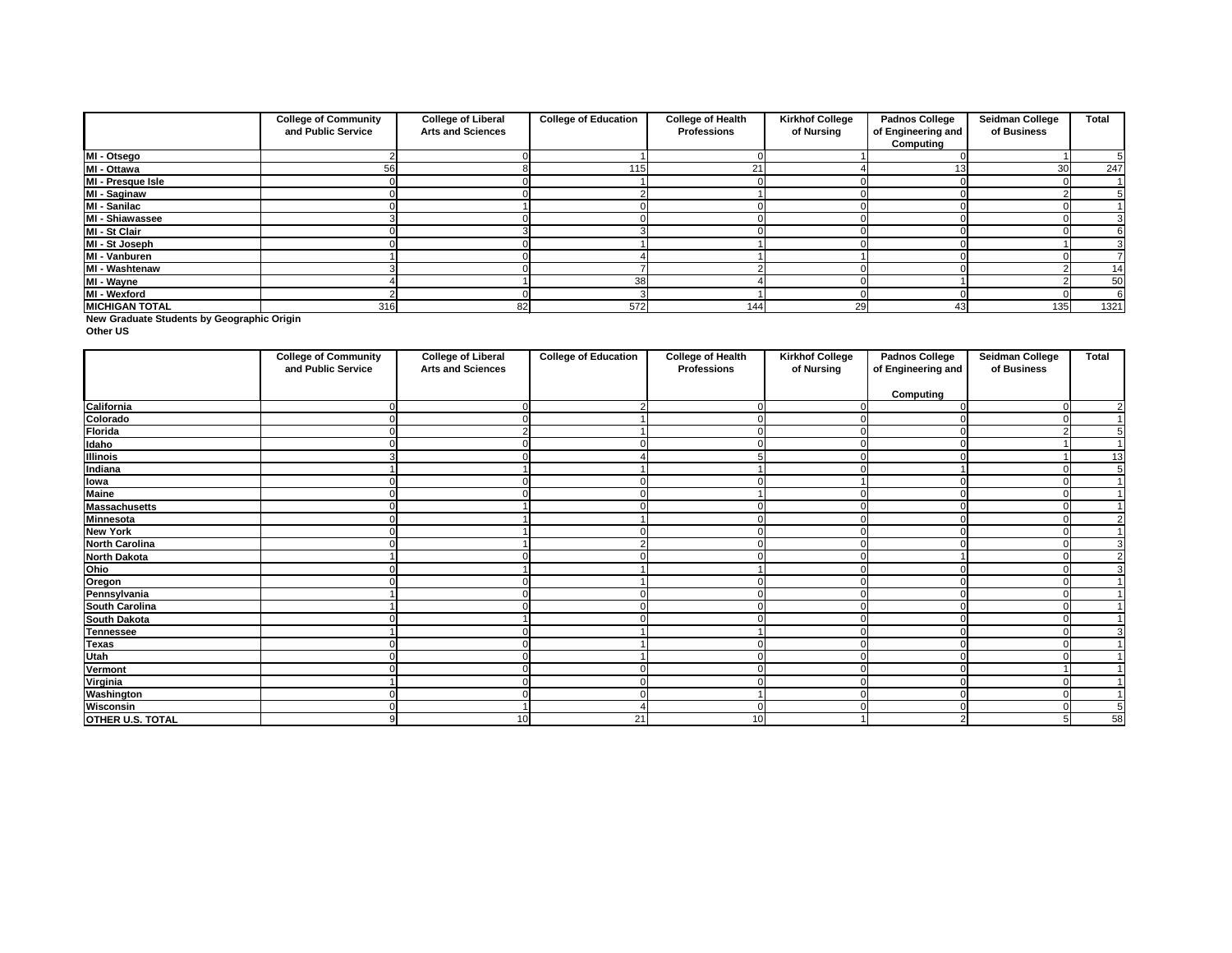**New Graduate Students by Geographic Origin INTERNATIONAL**

|                            | <b>College of Community</b> | <b>College of Liberal</b> | <b>College of Education</b> | <b>College of Health</b> | <b>Kirkhof College</b> | <b>Padnos College</b> | <b>Seidman College</b> | <b>Total</b>   |
|----------------------------|-----------------------------|---------------------------|-----------------------------|--------------------------|------------------------|-----------------------|------------------------|----------------|
|                            | and Public Service          | <b>Arts and Sciences</b>  |                             | <b>Professions</b>       | of Nursing             | of Engineering and    | of Business            |                |
|                            |                             |                           |                             |                          |                        | <b>Computing</b>      |                        |                |
| <b>ALBANIA</b>             |                             |                           |                             |                          |                        |                       |                        |                |
| <b>BANGLADESH</b>          |                             |                           |                             |                          |                        |                       |                        |                |
| <b>CANADA</b>              |                             |                           |                             |                          |                        |                       |                        |                |
| <b>CHINA</b>               |                             |                           |                             |                          |                        |                       |                        |                |
| <b>FRANCE</b>              |                             |                           |                             |                          |                        |                       |                        | $\overline{2}$ |
| <b>GHANA</b>               |                             |                           |                             |                          |                        |                       |                        | $\overline{2}$ |
| <b>INDIA</b>               |                             |                           |                             |                          |                        |                       |                        | 9              |
| <b>IRAN</b>                |                             |                           |                             |                          |                        |                       |                        |                |
| <b>ISRAEL</b>              |                             |                           |                             |                          |                        |                       |                        |                |
| <b>KENYA</b>               |                             |                           |                             |                          |                        |                       |                        |                |
| <b>MEXICO</b>              |                             |                           |                             |                          |                        |                       |                        |                |
| <b>MYANMAR</b>             |                             |                           |                             |                          |                        |                       |                        |                |
| <b>NEPAL</b>               |                             |                           |                             |                          |                        |                       |                        |                |
| <b>NICARAGUA</b>           |                             |                           |                             |                          |                        |                       |                        |                |
| <b>NIGERIA</b>             |                             |                           |                             |                          |                        |                       |                        |                |
| <b>PHILIPPINES</b>         |                             |                           |                             |                          |                        |                       |                        |                |
| <b>POLAND</b>              |                             |                           |                             |                          |                        |                       |                        | $\overline{2}$ |
| <b>SAUDI ARABIA</b>        |                             |                           |                             |                          |                        |                       |                        | 3              |
| <b>SOUTH KOREA</b>         |                             |                           |                             |                          |                        |                       |                        | $\overline{2}$ |
| <b>SYRIA</b>               |                             |                           |                             |                          |                        |                       |                        |                |
| <b>INTERNATIONAL TOTAL</b> |                             |                           | 10                          |                          |                        | 16                    |                        | 44             |

**New Graduate Students by Undergraduate GPA**

|                           | <b>College of Community</b> | <b>College of Liberal</b> | <b>College of Education</b> | <b>College of Health</b> | <b>Kirkhof College</b> | <b>Padnos College</b> | <b>Seidman College</b> | <b>Total</b> |
|---------------------------|-----------------------------|---------------------------|-----------------------------|--------------------------|------------------------|-----------------------|------------------------|--------------|
|                           | and Public Service          | <b>Arts and Sciences</b>  |                             | <b>Professions</b>       | of Nursing             | of Engineering and    | of Business            |              |
|                           |                             |                           |                             |                          |                        | Computing             |                        |              |
| 1.00 to 1.99              |                             |                           |                             |                          |                        |                       |                        |              |
| 2.00 to 2.49              |                             |                           |                             |                          |                        |                       |                        | 29           |
| 2.50 to 2.99              |                             |                           | 97                          |                          |                        |                       |                        | 214          |
| 3.00 to 3.49              | 152                         | 36 <sup>1</sup>           | 263                         | 32                       |                        |                       | 46                     | 564          |
| 3.50 to 4.00              |                             | 39                        | 225                         | 101                      |                        |                       | 80                     | 568          |
| <b>Unreported</b>         |                             |                           |                             |                          |                        |                       |                        | 47           |
| <b>Mean Undergrad GPA</b> | 3.25                        | 3.35                      | 3.33                        | 3.61                     | 3.41                   | 3.24                  | 3.48                   | 3.36         |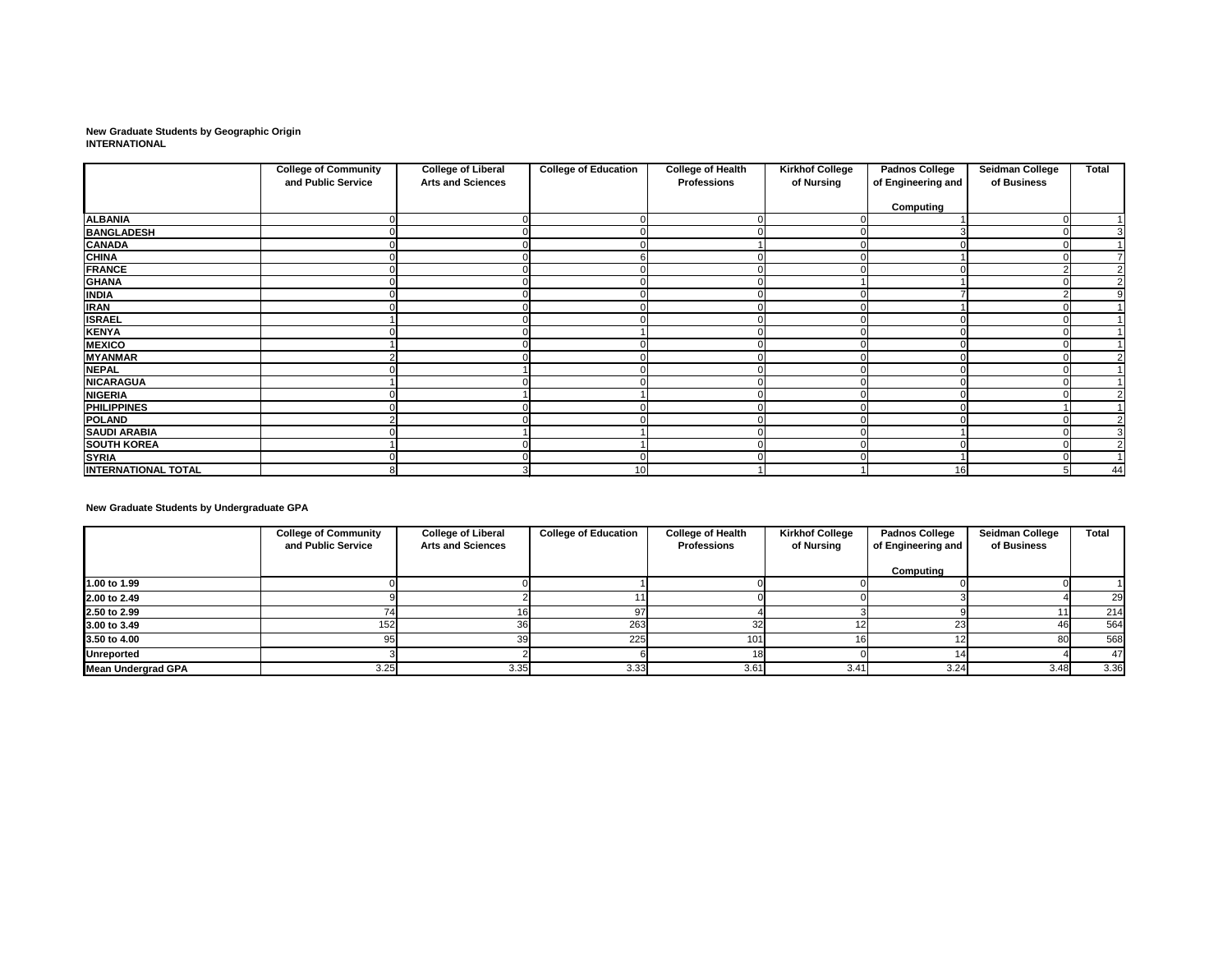# **New Graduate Students by Undergraduate Institution**

Ferris State University ( 2) Kettering University (2)

| <b>College of Community and Public Service</b>                                                                                                                                                                                                                                                                                                                                                                                                                                                                                                                                                                                                                                                                              | <b>College of Liberal Arts and Sciences</b>                                                                                           | <b>College of Education</b>                                                                                                                                                                                                                                                                                                                                                                                                                                                                                                                                                                                                                                                                                                                                                                                                                                                                                                                                                                                                                                                    | <b>College of Health Professions</b>                                                                                                                                                                                                                                                 |
|-----------------------------------------------------------------------------------------------------------------------------------------------------------------------------------------------------------------------------------------------------------------------------------------------------------------------------------------------------------------------------------------------------------------------------------------------------------------------------------------------------------------------------------------------------------------------------------------------------------------------------------------------------------------------------------------------------------------------------|---------------------------------------------------------------------------------------------------------------------------------------|--------------------------------------------------------------------------------------------------------------------------------------------------------------------------------------------------------------------------------------------------------------------------------------------------------------------------------------------------------------------------------------------------------------------------------------------------------------------------------------------------------------------------------------------------------------------------------------------------------------------------------------------------------------------------------------------------------------------------------------------------------------------------------------------------------------------------------------------------------------------------------------------------------------------------------------------------------------------------------------------------------------------------------------------------------------------------------|--------------------------------------------------------------------------------------------------------------------------------------------------------------------------------------------------------------------------------------------------------------------------------------|
| Grand Valley State University (180)<br>Ferris State University (22)<br>Central Michigan University (16)<br>Hope College (9)<br>Michigan State University (9)<br>Western Michigan University (9)<br>Northern Michigan University (7)<br>Calvin College (6)<br>Aquinas College-MI (4)<br>Spring Arbor University (3)<br>Baker College - Flint (3)<br>Indiana University Bloomington (2)<br>Valparaiso University (2)<br>Davenport Univ-Grand Rapids (2)<br>Eastern Michigan University (2)<br>Cornerstone University (2)<br>Lake Superior State University (2)<br>Olivet College (2)<br>Univ of Michigan-Ann Arbor (2)<br>Wayne State University (2)<br>Akademia Ekonomiczna/Krakowie (2)<br>Western Theological Seminary (2) | Grand Valley State University (58)<br>Michigan State University (6)<br>Ferris State University (3)<br>Western Michigan University (2) | Grand Valley State University (250)<br>Central Michigan University (36)<br>Western Michigan University (32)<br>Eastern Michigan University (24)<br>Hope College (23)<br>Calvin College (17)<br>Ferris State University (15)<br>Michigan State University (15)<br>Wayne State University (15)<br>Aquinas College-MI (12)<br>Cornerstone University (9)<br>Saginaw Valley State Univ (9)<br>Univ of Michigan-Ann Arbor (8)<br>Oakland University (7)<br>Spring Arbor University (6)<br>Univ of Michigan-Dearborn (6)<br>University of Phoenix (6)<br>Madonna University (5)<br>Xi'an International Studies Un (5)<br>Davenport Univ-Grand Rapids (4)<br>Northern Michigan University (4)<br>University of Detroit Mercy (4)<br>Walden University (4)<br>Trinity Christian College (3)<br>Lake Superior State University (3)<br>Baker College - Flint (3)<br>Northern Illinois University (2)<br>Alma College (2)<br>Concordia Univ-MI (2)<br>Andrews University (2)<br>Marygrove College (2)<br>Michigan Tech University (2)<br>Olivet College (2)<br>Univ of Michigan-Flint (2) | Grand Valley State University (70)<br>Michigan State University (14)<br>Central Michigan University (8)<br>Western Michigan University (7)<br>Hope College (5)<br>Oakland University (5)<br>Univ of Michigan-Ann Arbor (5)<br>Calvin College (2)<br>Northern Michigan University (2) |
| <b>Kirkhof College of Nursing</b>                                                                                                                                                                                                                                                                                                                                                                                                                                                                                                                                                                                                                                                                                           | Padnos College of Engineering and Computing                                                                                           | <b>Seidman College of Business</b>                                                                                                                                                                                                                                                                                                                                                                                                                                                                                                                                                                                                                                                                                                                                                                                                                                                                                                                                                                                                                                             |                                                                                                                                                                                                                                                                                      |
| Grand Valley State University (15)<br>Hope College (2)<br>Michigan State University (2)                                                                                                                                                                                                                                                                                                                                                                                                                                                                                                                                                                                                                                     | Grand Valley State University (26)<br>Davenport Univ-Grand Rapids (3)<br>Calvin College (2)<br>Jawaharlal Nehru Tech Univ (2)         | Grand Valley State University (82)<br>Michigan State University (8)<br>Western Michigan University (8)<br>Calvin College (5)<br>Central Michigan University (3)<br>Hope College (3)<br>Michigan Tech University (3)<br>Univ of Michigan-Ann Arbor (3)<br>Florida State University (2)<br>Albion College (2)<br>Aquinas College-MI (2)                                                                                                                                                                                                                                                                                                                                                                                                                                                                                                                                                                                                                                                                                                                                          |                                                                                                                                                                                                                                                                                      |